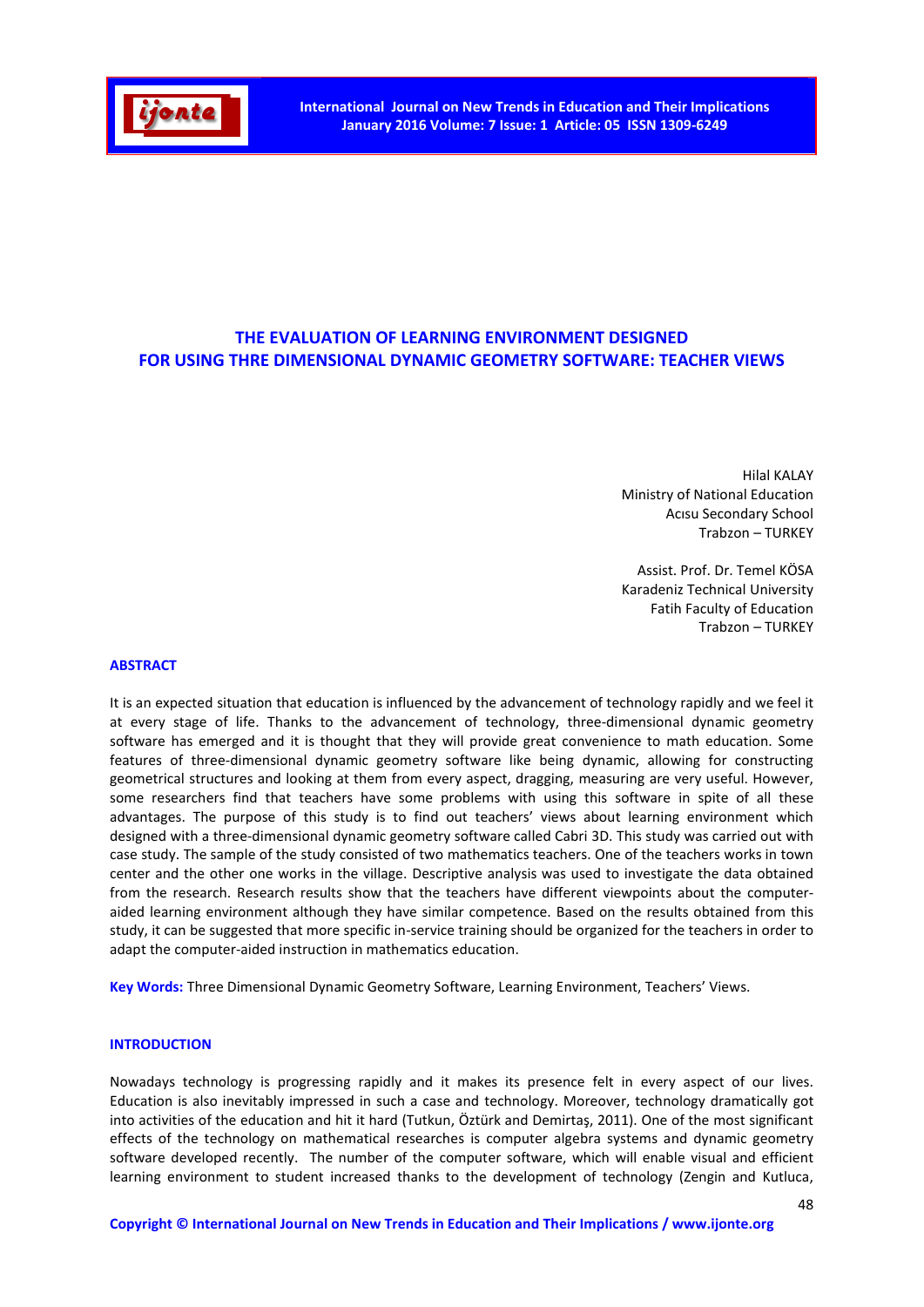

2011). It is thought that this software will provide great convenience to geometry teaching because threedimensional geometry software has some important features such as being dynamic, dragging, measuring, leaving a mark, allowing for constructing geometrical structures and looking at them from every aspect. In addition, it is certain that all of these features are very useful in theory.

Cabri 3D being three-dimensional geometry software is one of the computer software used in learning environment. It makes available to teachers and students the all advantages of such dynamic geometry software. The most significant advantages of Cabri 3D are visualization and dynamically dragging geometric objects. Thanks to these advantages, it enables the students to manipulate the structures in a dynamic way and to look geometric structures in the most correct way. At this point, the students require necessary instructions in order to use effectively this software. The teachers who are practitioners of the system play a key role in order that the students can make the most of this software. To provide effective learning by using the software correctly by the students who just encounter with the software is closely related to the attitudes, opinions of the teachers about the software and their guidance to students. In this case, it becomes crucial to reveal the teachers' views about the dynamic geometry software.

It is generally accepted that teacher is the most critical factor of an education period. All kinds of innovation like content, method or technology inserted to education system can be effective to the extent that they can help to teacher (Tutkun ve diğ, 2011). Teachers must use a lot of materials such as blackboard, smart board and dynamic software during their lessons. Being eager about using these materials is essential to set the effective learning environment by teachers.

It is very normal that teachers encounter some problems in period of accepting the changes in education just as the transition from blackboard to smart board (Baki, Aydın, Özpınar, Çalık, 2009). It can be utilized the aid of technology to overcome these problems. Actually, technology enhances the strength of teacher and the quality of education, minimizes the effort and time of the teachers and students in the lessons, reduces the cost without affecting the quality of the education, and dynamises the students in the learning environment (Öğüt, Altun ve Koçer 2003 transferred by Baki and others 2009). The teachers can be successful inasmuch as they believe features of the system. It is not sufficient that they just use the technology in an effective way. At the same time, they must correctly integrate technology into the teaching-learning environment. Baki (2001) has pointed out in his study that the using computers in mathematical study proceeds slowly by reason of poorly training teachers who adopt technology, and being unwilling about computer usage in teachers' lessons although they are enthusiastic about using it in their daily lives. It must be essential to teach their own roles to teachers and teacher candidates during their education so that they can effectually carry out technology utilization in mathematical study.

Some studies which analyze attitudes and views of the teachers, teacher candidates and students about technology are available in literature (Güven and Karataş, 2003; Baki and others, 2009; Kösa, Baki and Karakuş, 2008; Tatar, Akkaya and Kağızmanlı, 2011). It was seen generally to be studied with the teachers who have different learning platform and experience when it was investigated the studies conducted with teachers. The aim of this study is found out whether teachers having same learning platform, computer usage and similar occupational experience have different views about computer-aided learning, and they are different in what aspects if any.

## The Purpose of the Study

The advantages of three dimensional dynamic geometry softwares for teachers and students in learning environments were revealed in various studies. Nevertheless, these softwares have some disadvantages in different usage contrary to theory. Teachers being executives of the system confronted problem as using the software due to various reasons. Numerous factors such as teachers' work environments, their technological infrastructure, and experiences of the teachers and students affected adversely computer-aided learning environment. Managing the computer-aided learning environment and directing their students, teachers' views about the matter are crucial. Therefore, the purpose of the study is to reveal teachers' views about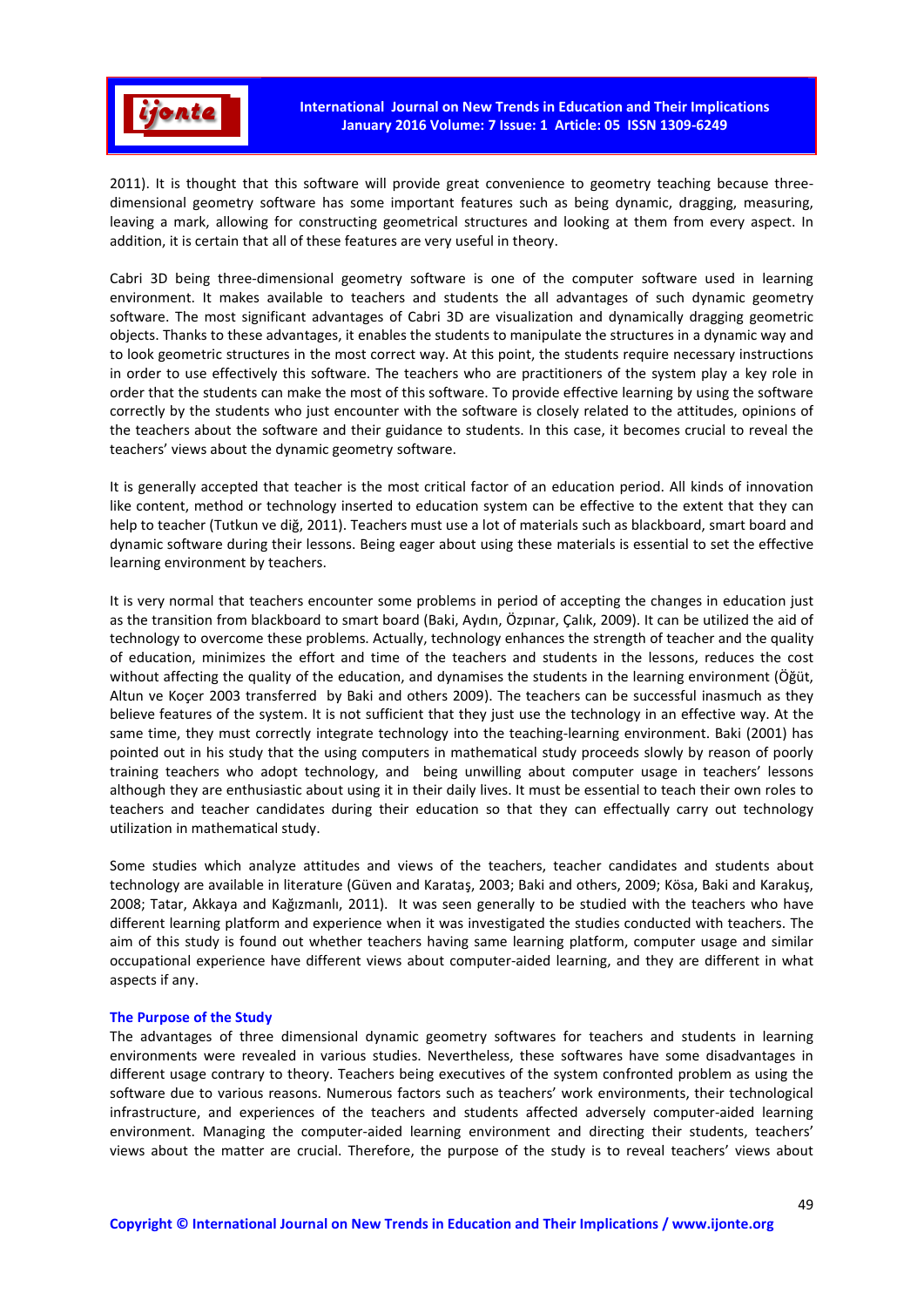

learning environment that three dimensional dynamic geometry software is designed by enriched with Cabri 3D.

#### **METHOD**

The main purpose of the study was to reveal the teachers' opinion about the learning environment which designed with using a three-dimensional dynamic geometry software Cabri 3D. Therefore, to achieve this purpose, the research was conducted using the case study method. Creswell (2002) defined the case study as "*A case study is a problem to be studied, which will reveal an in-depth understanding of a "case" or bounded system, which involves understanding an event, activity, process, or one or more individuals*". It is possible to say that case study is based on "How" and "Why" questions (Yıldırım ve Şimşek, 2013). Case study is one of the most frequently used qualitative research methodologiesin educational researches. The main advantage of the method is to give researchers a chance to focus on an issue or a situation, deeply (Çepni, 2009).

#### Sample

The sample of the study consists of two elementary school mathematics teachers who have been teaching in different state schools from each other in Trabzon. Teacher 1 (coded as T1) has a 2 years professional experience and teaching at a state school in a town center. Teacher 2 (coded as T2) has a 3 years professional experience and teaching at a state school in a village. Both T1 and T2 took Basic Computer Science and Computer-Aided Mathematics Teaching courses during pre-service training. Both teachers have been using computers actively in their daily life.

#### Data Collection

Within the scope of the study, interviews with teachers are made after they used Cabri 3D in their lessons. Semi-structured interview forms were used during the interviews. The interview form is a document which has been developed in order to ensure that all aspects related to the research problem and the inclusion of the question. The interviewer can change the structure of the sentence, order of questions during the interview or enter the details of some of the issue (Yıldırım ve Şimşek, 2013). The questions asked during the interviews in this study have been developed by researchers.Interviews were recorded with a digital voice recorder during the interviews.

#### Procedure

Before the beginning of the study, the worksheets and learning environment (the desire of researchers) were introduced to the teachers. Because the teachers got a course for using Cabri 3D in mathematics education during their pre-service training, both of them knew how to use Cabri 3D. Therefore, an introductory course for Cabri 3D was not organized to teach the software for teachers. After the introduction of the worksheets and desired learning environment, both of the teachers completed the lessons by using the same activities in their classes. There were 5 worksheets. The front page of the first worksheet is shown as an example (see Figure 1). Worksheets were related with to draw two-dimensional views from different directions of three-dimensional objects and to construct the structures which were given the drawings of three-dimensional objects from different aspects. However, students do not need any advanced information to use Cabri 3D to complete the worksheets. Students only used some basic features such as rotating figures on the screen and to view the figures from different aspects. Both teachers have completed worksheets with their students by creating twoperson groups in their classes. After implementations semi-structured interviews with teachers were done.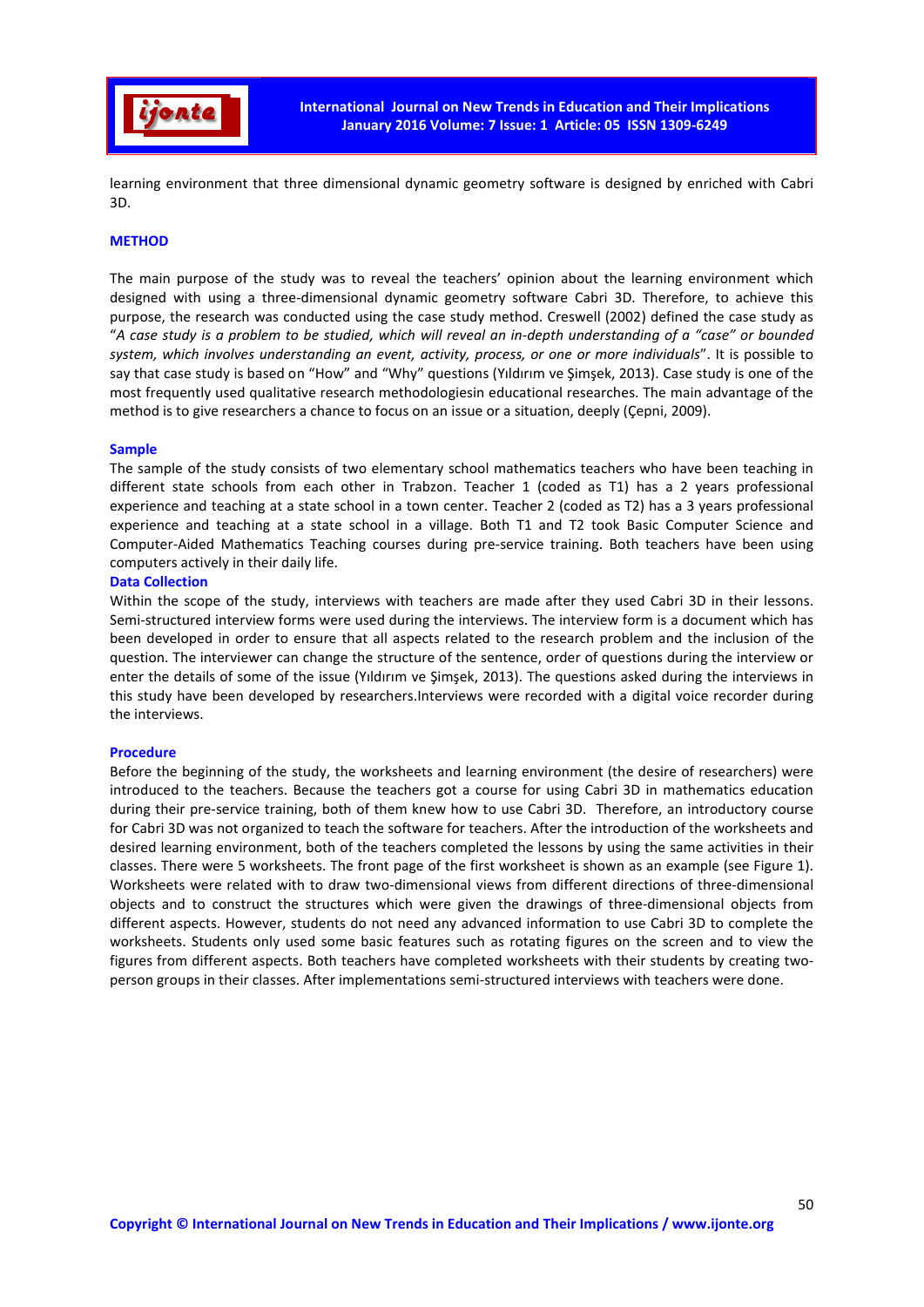



Figure 1: One of the examples of worksheets

# Analyzing Data

In the analysis of data, interview records were converted into writing, firstly. This recording has been made in writing by the researchers. Then, a descriptive analysis of the recordings was done. In the finding section, descriptive analysis results are presented under predetermined sub-themes.

# **FINDINGS**

Teachers performed an application in the learning environment which was designed as enriching with Cabri 3D. In this section, findings acquired from the teachers' views about the application are presented in subtitles.

## Teachers' Views about Computer-aided Instruction conducted by Using Cabri 3D

Both of the teachers think that Cabri 3D makes easier instruction since the students can correctly look at the structures that they will draw at the computer and the software makes the subject more understandable for them. The teachers' views (T1 and T2) in respect to this are as follows:

*T1….Whereas the students could directly look at the structures that they would draw at the computer, they had great difficulty in isometric drawing that was taken a printout. However, they got bored because drawing took a*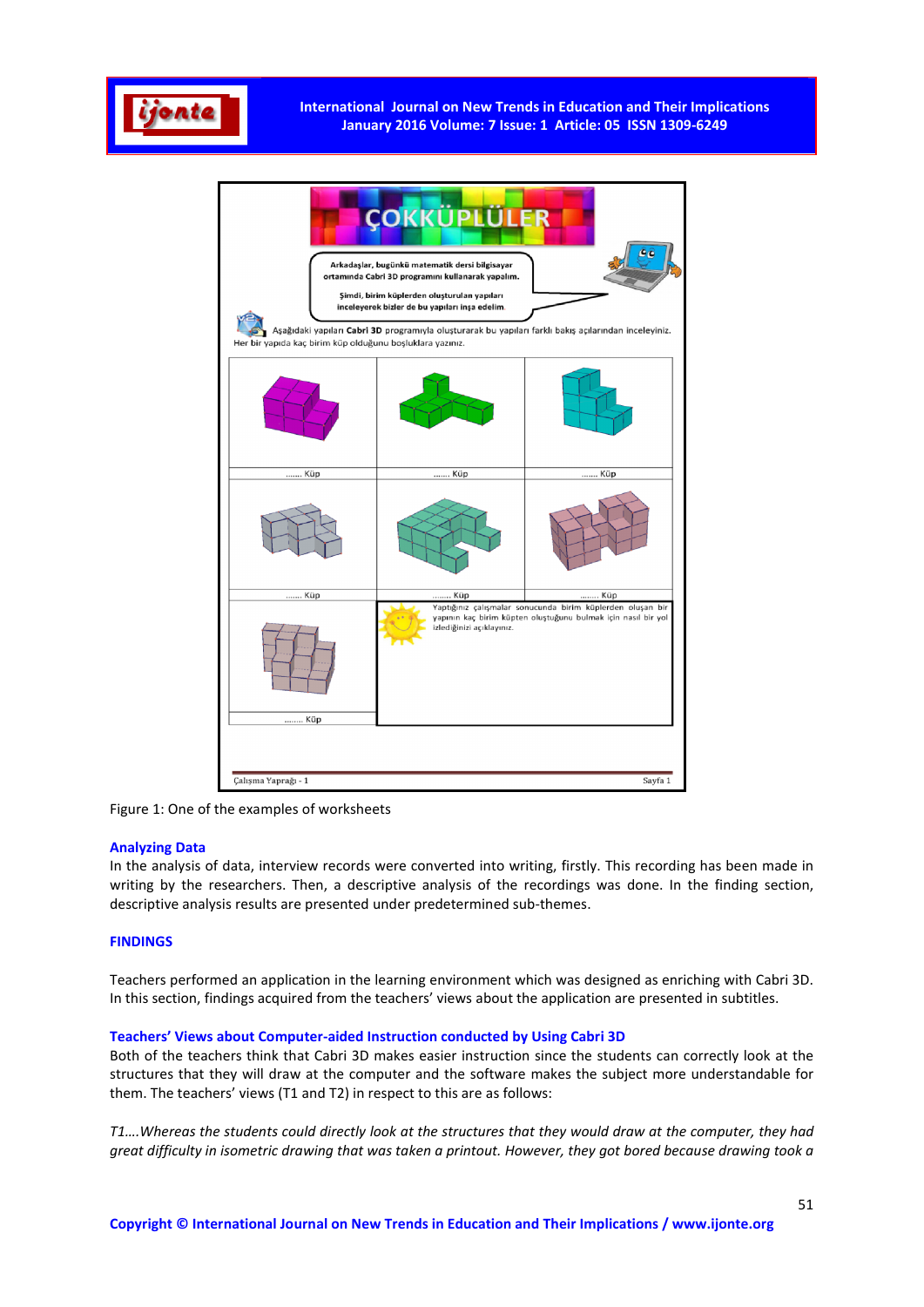

*while. Nevertheless, it made easier the instruction since drawing by looking from the computer was more comfortable.* 

*T2….Cabri 3D made the subject more understandable for students. On the other hand their learning became superficial without using Cabri 3D. Even if I used three dimensional materials in the lesson, I could not waggle the objects, which was resulted in backwardness. However, they were enthusiastic about learning since they constructed structures on their own at the computer.* 

Both of the teachers think that Cabri 3D dynamizes the students and enables to them to visualize the structures. So, teachers agree that it affects positively the lessons. Their views in respect to this are as follows:

*T1….Students could only make some drawing in the normal classroom environment and so they could disremember later, but they had a mental picture of drawings which they had drew at the computer. In this way, they could comprehend the image when the object was rotated. That's way; I could say that studies with computer made difference positively.* 

*T2….Cabri 3D did not make monotonous the lesson. The students showed great interest to the software that was new for them. They tried to learn and practice. So, I thought this practice brought different experience to the students. They tried to make out following my clues as well as they listened to me. They appeared like solving puzzle. I observed that they were so curious, interested in the new atmosphere and the lesson was more fun and different for them.* 

According to the interviews, whereas teachers agree to lean towards to computer-aided instruction, their opinions about the topic differentiate. While T1 mentions that guiding to students in a crowded classroom was not difficult for her, T2 had many problems to usual lesson in spite of having fewer students. It was understood that T1 set free students in comparison to T2, and T2 got involved personally with students. The teachers' views in respect to this are as follows:

*T1.… I just showed students to cube's place and how they could rotate it since Cabri is Turkish. I lead to students and they completed by themselves. This was better for me because they lightened my load at the lesson. Ordinary lecturing was more troubled because I thought continuously how I would lecture and how they would comprehend better. Moreover, why do we waste our breath in the lesson? The students carried off since they were computer worm. There was no necessary to teacher since the students rotated and saw the objects on their own.* 

*T2.... I felt safer myself in the usual learning environment because I could estimate what it would be there. I hesitated to use this software in spite of my proficiency for computer usage and my knowledge about dynamic software to a certain extent. Taking the lead to students became more difficult when they asked something at the same time, and then I had to run around. Nevertheless, I observed that students learned effectively in the computer-aided learning environment. It cannot be ignored its advantages on the students even if it is tiring for the teacher. Therefore, I want to use computer in my geometry lessons.*

## Teachers' Views about Classroom Management in Computer-Aided Platform

Both teachers state that they do not have any problems about classroom management in this new platform. The teachers' views in respect to this are as follows:

*T1….Classroom management was easier. After children, computer worm, finished their studies, I had a break for their motivation. They listened to me carefully during the lesson since they knew that they could play with computer in the break time. However, I was bored with their complaints since the students did not want to draw. Moreover, they secretly tried to play computer games, and so I had to close the games as controlling on the main computer. The students got bored quickly.* 

*T2....It was not confronted by a problem in classroom management because half the battle won was not to prevent noise or nothing else. To clarify the subject to the students and conduct activities properly was more difficult thing. Since computer-aided instruction enables to individualization, the students was more active in*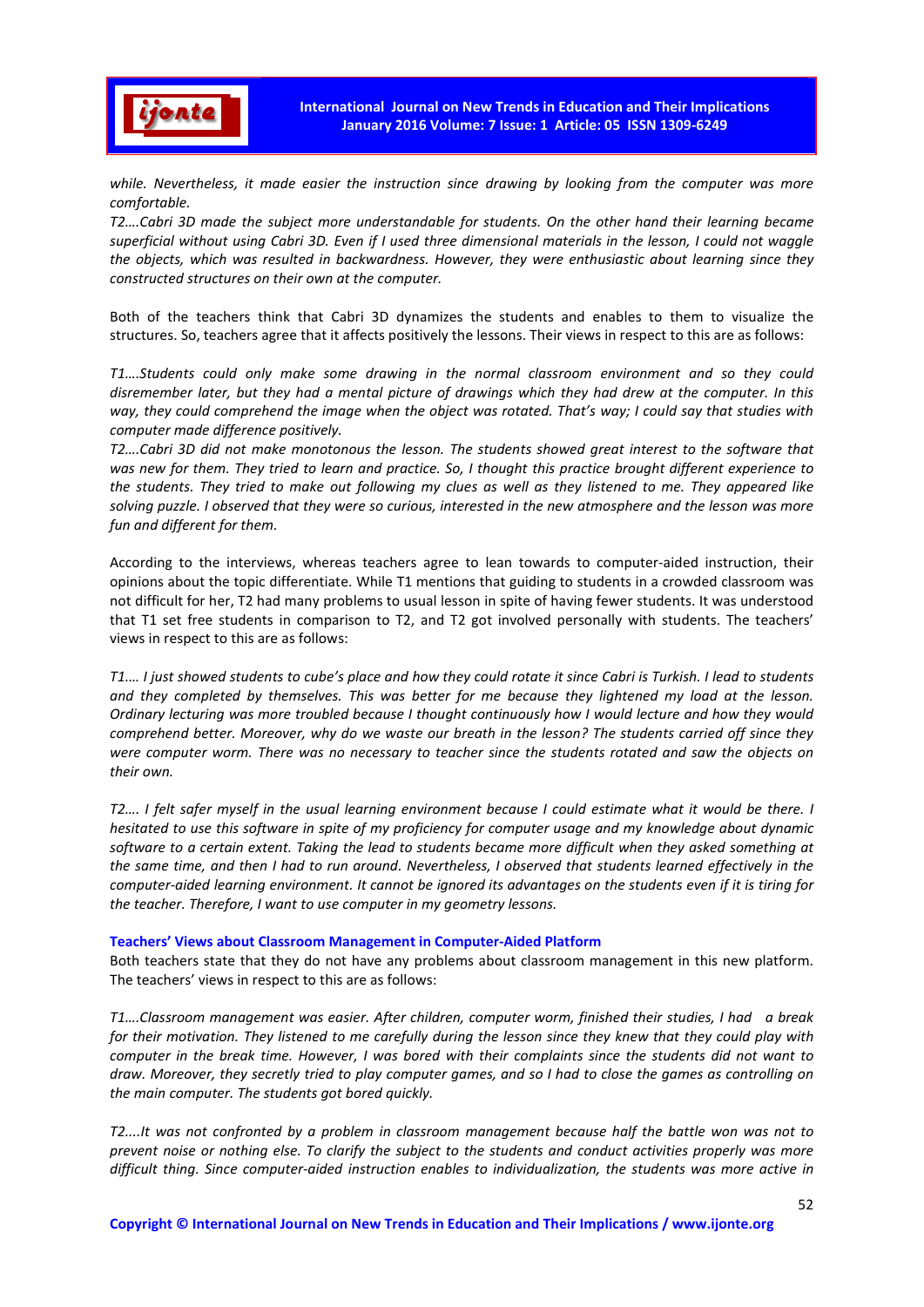

*the lesson. However, they caused to lose time in the lesson owing to their different wishes when the students listen quietly to the teacher normally. Apart from this, it was not anything which affect adversely to classroom management because my all students tried their best.* 

# Teachers' Views about Teamwork in Computer-Aided Platform

Teachers hold similar views about lecturing with teamwork. According to them, teamwork provides to learn from each other. The students get for effort within this period and so they are in unity in the classroom. The teachers' views in respect to this are as follows:

*T1….My guidance did not influence to lesson. Students could sit with their close friend and they supported each other when they had problem. They learned each other in this way, but they called me when they could not*  solve it. They learned by experience and arguing. Therefore, I did not confront problem with lead to the group. I *only helped them when they conflicted.* 

*T2….Teamwork in lesson was beautiful in terms of learning each other. I thought it affected positively to learning environment. The students tried to assist each other, which influenced positively with regard to social aspects. They got satisfied when they overcame problem. The students being capable tried to show the others how to solve the problem. The class turned into a big group as well as small groups. It was progressed unity in the classroom.* 

# Teachers' Views about Positive Sides of Computer-Aided Platform

Teachers hold both similar and different views about positive sides of the studies according to the interview. While T1 thinks that the study opens a few doors for the teacher, T2 focuses to acquisitions that the students achieve without struggling. On the other hand, both teachers find useful the study in terms of making drawing easy. The teachers' views in respect to this are as follows:

*T1….Since the students drew themselves, it was only necessary to teachers' guidance. The teacher was only assistant, but not a leading role, which was more comfortable for the teacher. My drawing was not good and so I did not lecture by drawing to my students last year. I had got three dimensional materials. I put them on the table and I had students draw objects to their notebooks in every aspect.* 

*T2….It was fine that this study enabled to deal with the students one by one for their personal development. Everyone consulted me their problems and they tried to do activities together. So, I can say that they learned on their own. The software did not cause to mislearn arising from drawing, which is a terrific feature. In addition to this, it enabled that students could construct the structures easily and could look at the objects in every aspect. I think this is a particular importance factor. Teamwork was also beneficial to strengthen friendly relations.* 

# Teachers' Views about Negative Sides of Computer-Aided Instruction

Both teachers complain similar problems about negative sides of the learning environment. They stated that they got tired of some problems with related to technical infrastructure of the school. They confronted problems because of fewer and old computers. The teachers' views in respect to this are as follows:

*T1…. I had trouble due to mouse. They locked and turned continuously when the students were rotating the objects. So, they had to reconstruct shapes by opening a new file. The school did not have sufficient equipment and the number of computers was inadequate. I wanted to take my students to computer laboratory, but we coincidenced with the other lessons. In short, most of the problems resulted from technical infrastructure…. When I thought in terms of the students, uninterested students tried to play game. However, they had to listen to me as I lectured in the class. They could not play game but they did otherwise since they got bored. It was so bad that the students did not have the program because permanent learning could not occur without revising at their home.* 

*T2…. The problems encountered in the learning environment exhausted us. There was no computer teacher in our school, and also our computers were out of repair and corrupted. I could use computer in my way but I was*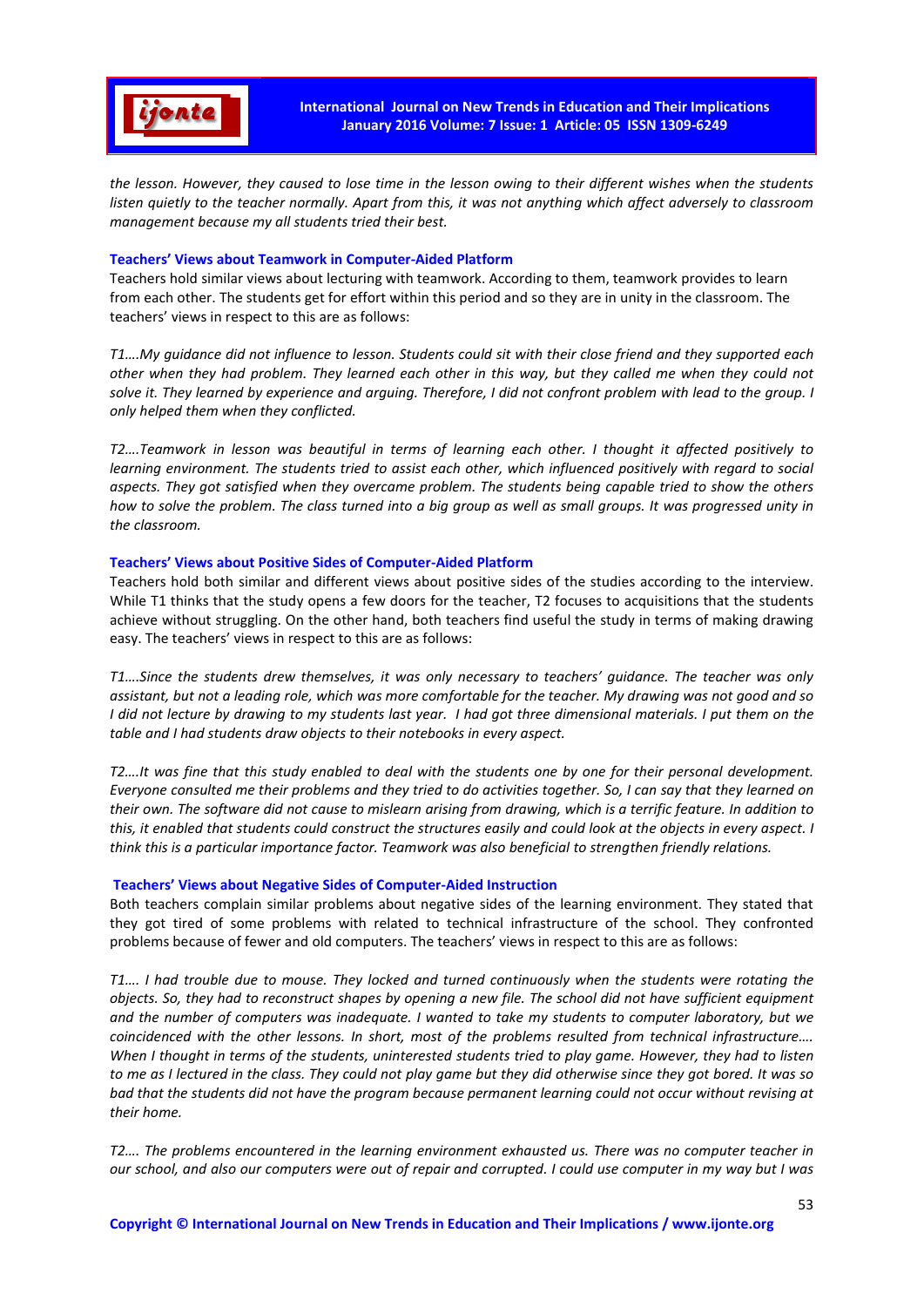

*not capable of solving the technical problem and treating the program. But I had to re-establish Cabri every morning. I coped with the computers that shut off themselves. All these problems occupied my time in the lesson. In the matter of Cabri, since my students met with a new program, the problems encountered resulted from my students. They did not have full knowledge of Cabri and so they made minor mistakes such as deleting all construction. These problems retarded the students' learning. Nevertheless, the problems reduced when my students got used to the software.* 

As is seen from the findings, teachers' views about computer-aided instruction can differentiate in spite of their similar professional and technical competence. Both teachers attending the study got same training and had similar proficiency in the use of computers. The numbers of students differed by type of the school. T2 had an advantage over T1 because T2 had slightly fewer students, but it was stated that computer-aided instruction was more difficult work. The teachers think different about the guide role of them in learning environment. T1 supposed that lecturing with prepared worksheets in advance was easier in terms of being planned lesson. Being guide to students was defined by T1 as waiting to develop their learning after the teacher shows what they would do. On the other hand, T2 indicated that she made so effort in her lesson considering traditional lecturing although she had fewer students and tried to answer the questions of each student. As far as T2 was concerned, guiding to the students was more difficult and laborious task than lecturing directly. It caused teachers to overwork when students were more active in computer-aided platform. Nevertheless, both teachers were pleased with computer-aided instruction for all intents and purposes even tough they were affected negatively by inadequate technical infrastructure of the schools.

## DISCUSSION AND RESULTS

In this study, it is aimed to reveal views of the teachers having similar professional and technical competence about performed applications in learning environment enriched with Cabri 3D. It is emerged after performed applications that the teachers consider the study from a different angle whereas they agree in some places. It is thematically clarified the results from similarities and distinctness in teacher views in this section.

Both teachers think that the use of Cabri 3D affects positively to instruction, makes easier students' learning, activates the students, and enables them to visualize the structures. Kösa, Baki and Karakuş (2008) obtained similar results when in their studies, they found out teacher views related to the usage of three-dimensional geometry software in solid geometry instruction. Kösa, Baki and Karakuş (2008) pointed out that their comprehension would get easy if the teachers instructed via the software in the sections which the students had difficulty in visualizing. Yeşilyurt (2006) stated in his study that teachers agreed with regards to being beneficial to use instructional technology. At the same time, they leaned towards computer-aided instruction. However, the teachers' views about it differ in some respects. This distinctness results from their point of view to computer-aided instruction. Their viewpoint can take shape to instruction platform. For this reason, it is necessary an ideal classroom platform so that the teachers can lean towards to computer-aided instruction and use this platform in the most correct way.

Both teachers did not have difficulty in classroom management in general although they did not actively lecture in computer-aided platform. This situation can be connected that the numbers of students is available to computer-aided instruction. Nevertheless, it is seen the teachers' viewpoint about classroom management differ. The teacher tried to make available to silence in the classroom in case that it was given the students their heads in lesson activities and the teacher was passive in the lesson. It was expected that classroom management made easier in this case according to the other case which teacher and students were more active and students asked questions continuously.

The teachers approved teamwork in computer-aided learning environment because by this means, students learned each other and put together their learning by trial and error. Tutak (2008) inferred from in his study that using materials of computer-aided instruction affected positively the students' attitudes towards geometry. Moreover, he stated that putting into practice with the teamwork developed the sense of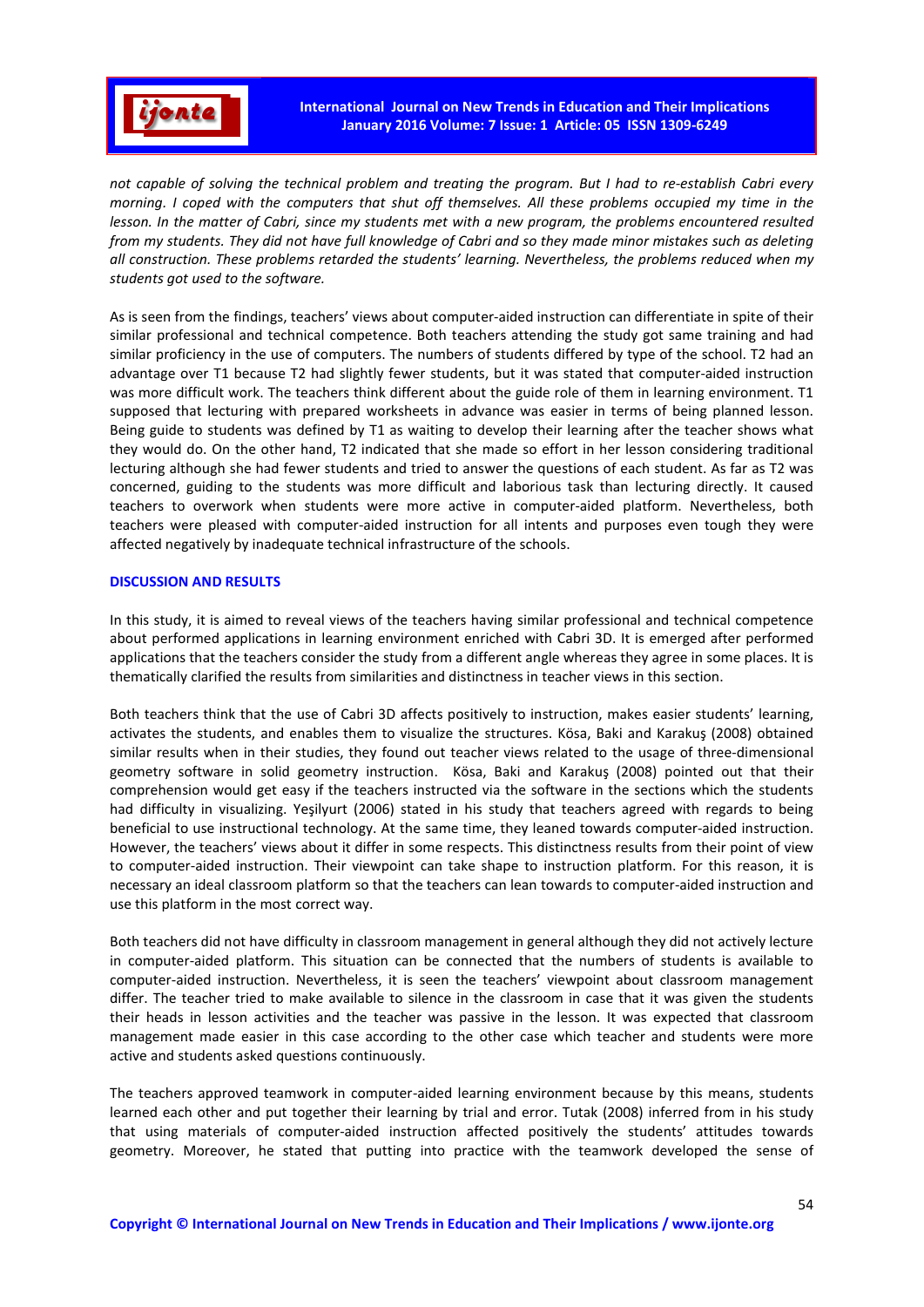

responsibility, strengthened solidarity among the students; appreciating fulfilled the study boosted their selfconfidence and made them feel sense of achievement.

The teachers agree with positive sides of the study since incorrectness resulted from drawings of the teachers and the students decreases. Indeed, drawing in geometry lesson is a difficult matter for both teachers and students. It was stated by the teacher that Cabri 3D prevented mislearning resulted from wrong drawings. Furthermore, whereas one of the teachers found useful computer-aided instruction in terms of the teacher, the other considered it significant for the students as well as finding tiring it for teacher. This distinctness resulted from the teachers' viewpoint about computer-aided instruction and the applications which teachers performed during the instruction. The former teacher gave the students all responsibility during computeraided instruction and so teacher remained passive with regards to leading the students. The other teacher did the opposite. From this point of view, even if the teachers have similar technical competence, their different opinions about the applications can be based on their attitudes and viewpoints, environmental conditions, feasibilities of the school, students' behaviors and some other factors.

The teachers agreed with negative sides of the study. Both teachers had difficulty in similar technical infrastructures although they were at different locations. Technological incompetence of the schools forced both the teachers in town center and the teachers in village. In both schools, the teachers lost time because of insufficient, out of order and fewer computers, and so instruction was unsatisfactory. Çağıltay and Çakıroğlu (2001) indicated that the most crucial problem of computer-aided learning environment was inadequate materials. These problems could cause to lose the teachers' desires with the usage of technology. It was revealed by Genç (2010) that these negative thoughts distracted the teachers from using computer in their lesson.

## RECOMMENDATIONS

In accordance with the results obtained from this study, it is recommended to prepare computer aided learning environment where they can move comfortably so that teachers can look at the new platform in a positive light. Also it is suggested that the physical conditions of the classroom and some conditions like classroom size must be suitable for computer aided learning environment. Teachers, the most important factor of the learning environment, must get the facts straight for their management of the learning environment efficiently. Teachers who passed similar education levels basically have very different opinions from each other. So this discrepancy is originated from incapable of comprehending the new system sufficiently by either or both the teachers. That's why; the essence of the subject must be comprehended to the teachers theoretically and practically. It is not only taught to the teachers "how" they will use computers in lessons, but also showed "why" it must be used and "what" the students will gain with this approach by way of pre-service training when they study university. Thus, they can understand the benefits of proper use of dynamic geometry software in their lessons and use it correctly when they become a teacher. In addition, being provided special in-service training activities for teachers is recommended in order to put into practice computer aided instruction and perform their application in this direction.

IJONTE's Note: This article was presented at 3rd International Technologies & Teacher Education Symposium, 9- 11 September, 2015, Trabzon-Turkey and was selected for publication for Volume 7 Number 1 of IJONTE 2016 by IJONTE Scientific Committee.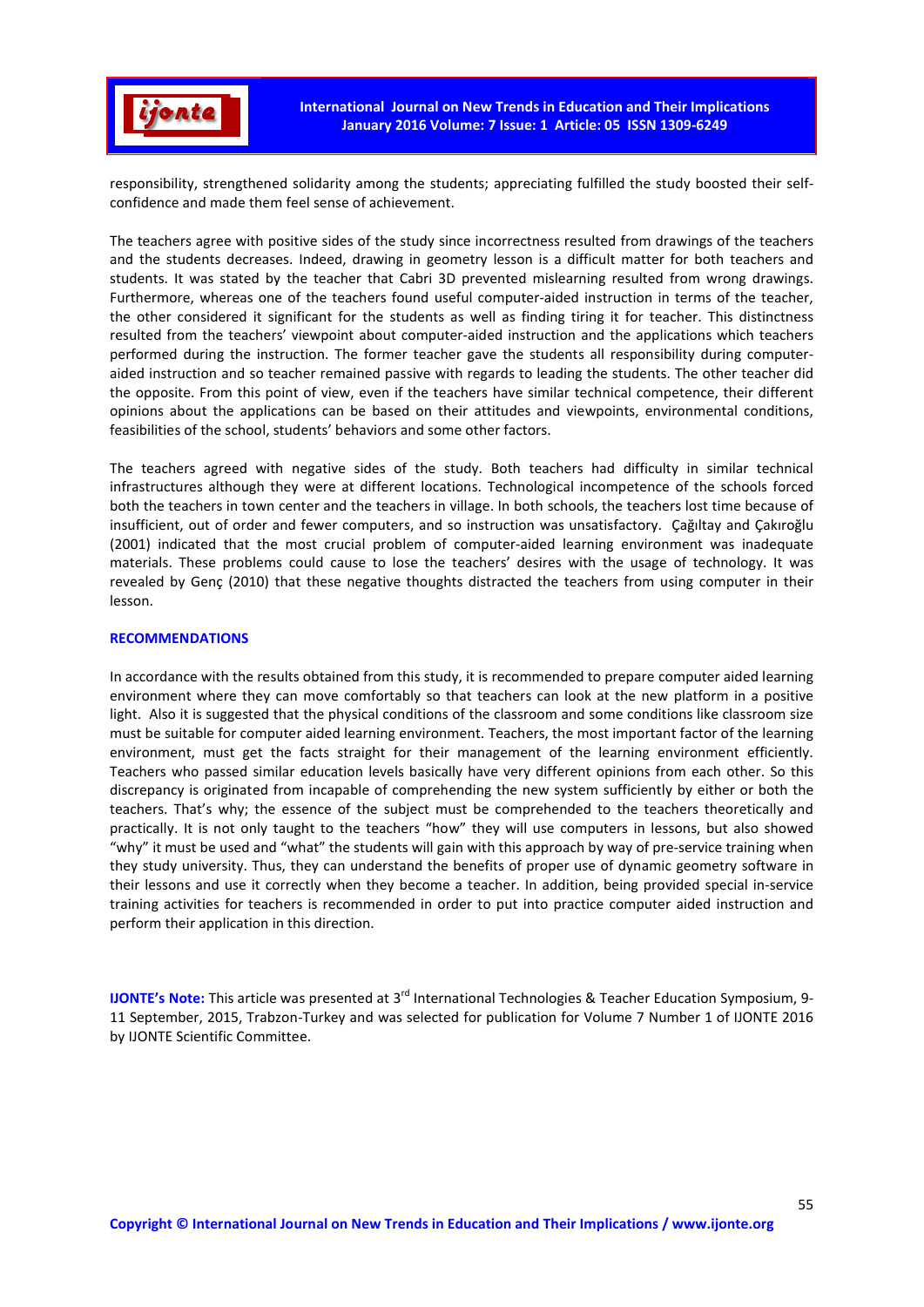

## BIODATA AND CONTACT ADDRESSES OF AUTHORS



Dr. Temel KÖSA is an Assistant Professor of Mathematics Education at Karadeniz Technical University in Trabzon, Turkey. His areas of interest in research are using technology in mathematics education, spatial ability, geometry education and problem solving.

Assist. Prof. Dr. Temel KÖSA Karadeniz Technical University Fatih Faculty of Education Department of Secondary Science and Mathematics Education 61335 Sogutlu,Trabzon-TURKEY E. Mail: temelkosa@gmail.com



Hilal KALAY is a mathematics teacher at Ministry of National Education since 2012. She was graduated from Karadeniz Technical University as a mathematics teacher. She has not only a master degree but also she is doctoral student in Department of Secondary Science and Mathematics Education of Karadeniz Technical University. She is specifically interested in geometry education, spatial ability and Dynamic Geometry Softwares.

Hilal KALAY Acısu Secondary School Ministry of National Education Akçaabat, Trabzon-TURKEY E. Mail: klyhilal@gmail.com

#### PREFERENCES

Baki, A. (2001). Bilişim Teknolojisi Işığı Altında Matematik Eğitiminin Değerlendirilmesi, Milli Eğitim Dergisi, 149, 26-31

Baki, A., Kösa, T. ve Karakuş F. (2008). Uzay geometri öğretiminde 3D dinamik geometri yazılımı kullanımı: öğretmen görüşleri. İntenational Educational Technology Conference (IETC), 6-9 Mayıs 2008, Eskişehir, Turkey.

Baki, A., Yalçınkaya, H., Özpınar, İ. ve Uzun, S. (2009). İlköğretim Matematik Öğretmenleri ve Öğretmen Adaylarının Öğretim Teknolojilerine Bakışlarının Karşılaştırılması. Turkish Journal of Computer and Mathematics Education, Vol.1 No.1, 65-83

Can, R.(2010). Cabri Geometri ile Hazırlanan Bir Ders Tasarımının Öğretmen Adaylarının Gelişimine Etkisinin İncelenmesi. Yüksek Lisans Tezi, Marmara Üniversitesi, Eğitim Bilimleri Enstitüsü, İstanbul.

Creswell, J. (2002). Research design: Qualitative, quantitative and mixed method approaches. London: Sage.